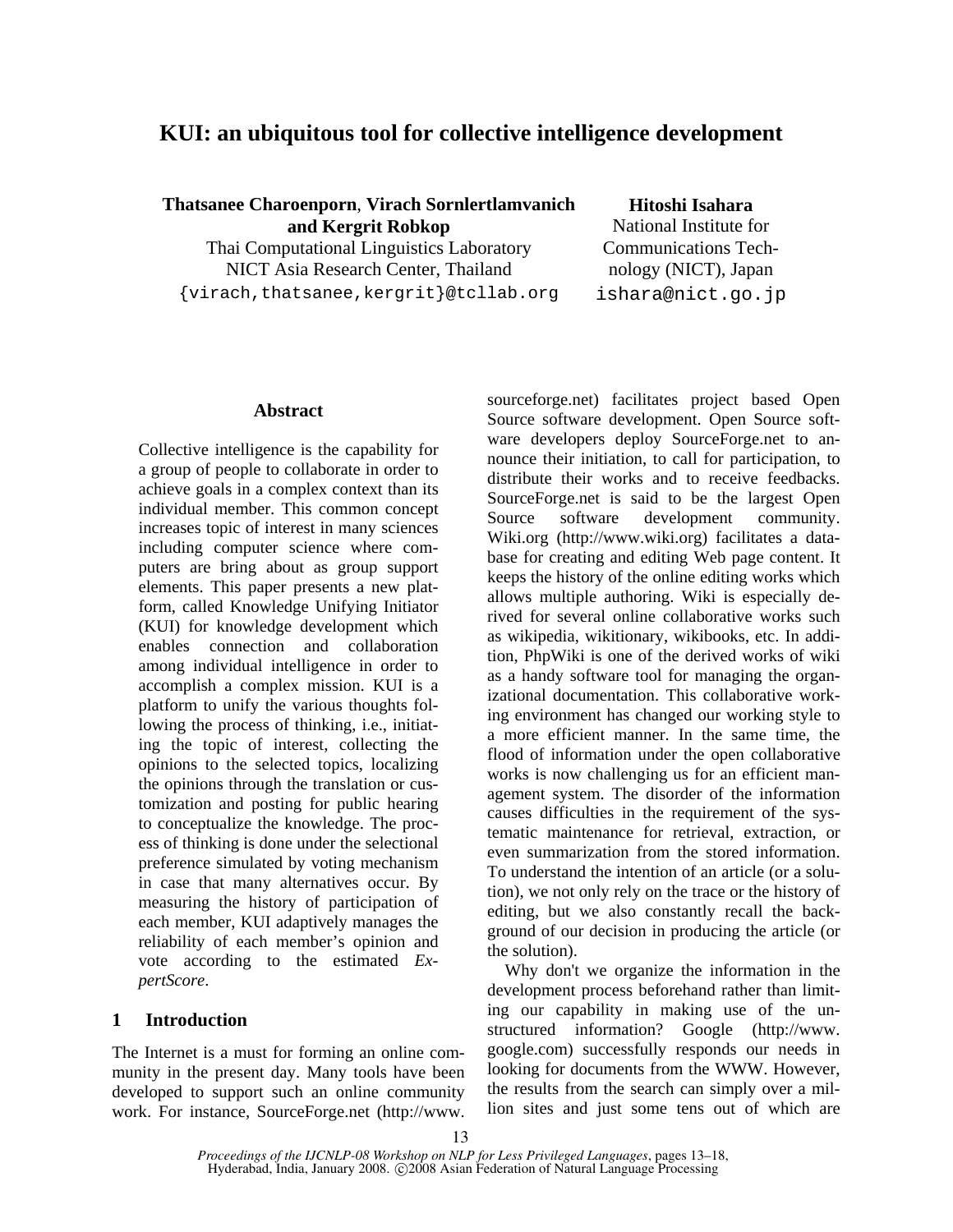viewed for the search. This most powerful searching tool does not digest the information to meet final our requirement. It only thoroughly shows the results of the related document.

Back to the principle of collective intelligent (Smith, 1994; Johnson et al., 1998; Levy, 1997) in which "two minds are better than one", mountains of knowledge are contributed by this internet community. But the most intelligence is the intelligence of knowledge connections in which new technologies can take part in helping individuals to think and develop their concept collectively.

We proposed and developed KUI (Knowledge Unifying Initiator) (KUI, 2006; Sornlertlamvanich, 2006) to be a Knowledge User Interface (KUI) for online collaborative work to help community to think and to develop things together. KUI is a platform to unify the various thoughts following the process of thinking, i.e., initiating the topic of interest, collecting the opinions to the selected topics, localizing the opinions through the translation or customization and finally posting for public hearing to conceptualize the knowledge. The process of thinking is done under the selectional preference simulated by voting mechanism in case that many alternatives occur.

# **2 Collaborative tool for managing collective intelligence**

We developed KUI (Knowledge Unifying Initiator) for being a knowledge development supporting tool of a web community. Actually, KUI is a platform to unify various thoughts created by following process of thinking, i.e., (1) new task, to allow a participant to initiate a task, (2) opinion, to allow a participant to post his own opinion, (3) localization, to allow a participant to bring in a new knowledge into the community by translation, and (4) public-hearing, to allow a participant to post a draft of concept for conceptualizing the knowledge. The process of thinking is done under the selectional preference simulated by voting mechanism in case that many alternatives occur.

In this section, we describe the concept behind KUI, the knowledge development process, and the features in KUI.

# **2.1 What is KUI?**

KUI or Knowledge Unifying Initiator is a GUI for knowledge engineering, in other words Knowledge User Interface (KUI). It provides a web interface accessible for pre-registered members only for the accountability reason. An online registration is offered to manage the account by profiling the login participant in making contribution to the community. A contributor can comfortably move around in the virtual space from desk to desk to participate in a particular task. A login member will be assigned to a desk when a participation task is defined. Members can then participate in the chat group of the same desk. A desk functions as a meeting place for collaborative work that needs some discussion through the chat function, or allow a contributor to work individually by using the message slot to record each own opinion. The working space can be expanded by closing the unnecessary frames so that the contributor can concentrate on a particular task. All working topics can also be statistically viewed through the provided tabs. These tabs help contributors to understand KUI in the aspects of the current status of contribution and the available tasks. A web community can be formed to create a domain specific knowledge efficiently through the features provided by KUI. These KUI features fulfill the process of human thought to record the knowledge.

In addition, KUI also provides a KUI look up function for viewing the composed knowledge. It is equipped with a powerful search and statistical browse in many aspects. Moreover, the chat log is provided to learn about the intention of the knowledge composers. We frequently want to know about the background of the solution for better understanding or to remind us about the decision, but we cannot find one. To avoid the repetition of a mistake, we systematically provide the chat log to keep the trace of discussion or the comments to show the intention of knowledge composers.

# **2.2 Knowledge Development in KUI**

Adopting the concept of Open Source software development, we will be possibly able to develop a framework for domain specific knowledge development under the web community environment. Sharing and collaboration are the considerable features of the framework. The knowledge will be finally shared among the communities by receiving the consensus from the participants in each step. To facilitate the knowledge development, the process is deliberated into four steps (Sornlertlamvanich, 2006).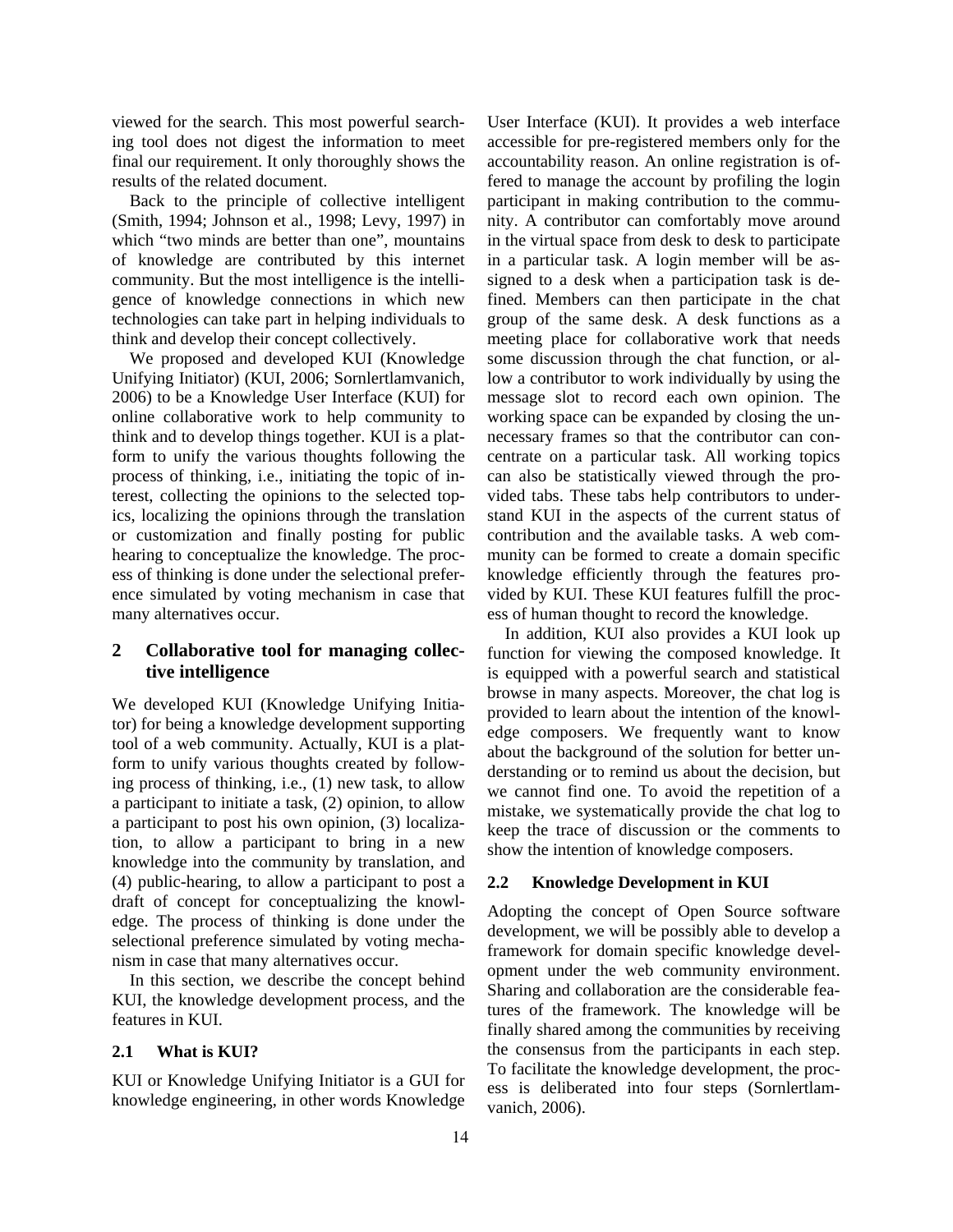#### **New Task**

A new task (Topic of interest) can be posted to draw intention from participants. The only selected tasks by a major vote will then be proceed for further discussion in the requested type of task i.e., Opinion Poll, Localization or Public-Hearing.



Figure 1. Process of knowledge development

# **Opinion Poll**

The selected task is posted to call for opinions from the participants in this step. Opinion poll is conducted to get the population of each opinion. The result of the opinion poll provides the variety of opinions that reflects the current thought of the communities together with the consensus to the opinions.

#### **Localization**

Translation is a straightforward implementation of the localization. Collaborative translation helps producing the knowledge in multiple languages in the most efficient way. Multi-lingual texts are generated in this type of task.

### **Public-Hearing**

The result of discussion will be revised and confirmed by gathering the opinions to develop the final draft of the proposal. Suggestions for revision are ranked according to the vote. The author may consider the weight of suggestion to make decision on the final revision.

The developed knowledge is started from posting 'New Task', participants express their supports by casting a vote. Upon a threshold the 'New Task' is selected for conducting a poll on 'Opinion', or introducing to the community by 'Localization', or posting a draft for 'Public-Hearing' to gather feedbacks from the community. The transition from 'Opinion' to either 'Localization' or 'Public-Hearing' occurs when the 'Opinion' has a concrete view for implementation. The discussion in 'Localization' and 'Public-Hearing' is however interchangeable due to purpose of implementation whether to adopt the knowledge to the local community or to get feedbacks from the community.

The knowledge creating is managed in 4 different categories corresponding to the stage of knowledge. Each individual in the community casts a vote to rank the appropriateness of solutions at each category. The community can then form the community knowledge under the 'Selectional Preference' background.

#### **2.3 Features in KUI**

These KUI features fulfill the process of human thought to record the knowledge.

#### **Poll-based Opinion or Public-Hearing**

A contributor may choose to work individually by posting an opinion e.g. localization, suggestion etc., or join a discussion desk to conduct 'Public-Hearing' with others on the selected topic. The discussion can be conducted via the provided 'Chat' frame before concluding an opinion. Any opinions or suggestions are committed to voting. Opinions can be different but majority votes will cast the belief of the community. These features naturally realize the online collaborative works to create the knowledge.

# **Individual or Group Work**

Thought may be formed individually or though a concentrated discussion. KUI facilitates a window for submitting an opinion and another window for submitting a chat message. Each suggestion can be cast through the 'Opinion' window marked with a degree of its confidence. By working individually, comments to a suggestion can be posted to mark its background to make it more understanding. On the other hand, when working as a group, discussions among the group participants will be recorded. The discussion can be resumed at any points to avoid the iterating words.

#### **Record of Intention**

The intention of each opinion can be reminded by the recorded comments or the trace of discussions. Frequently, we have to discuss again and again on the result that we have already agreed. Misinterpre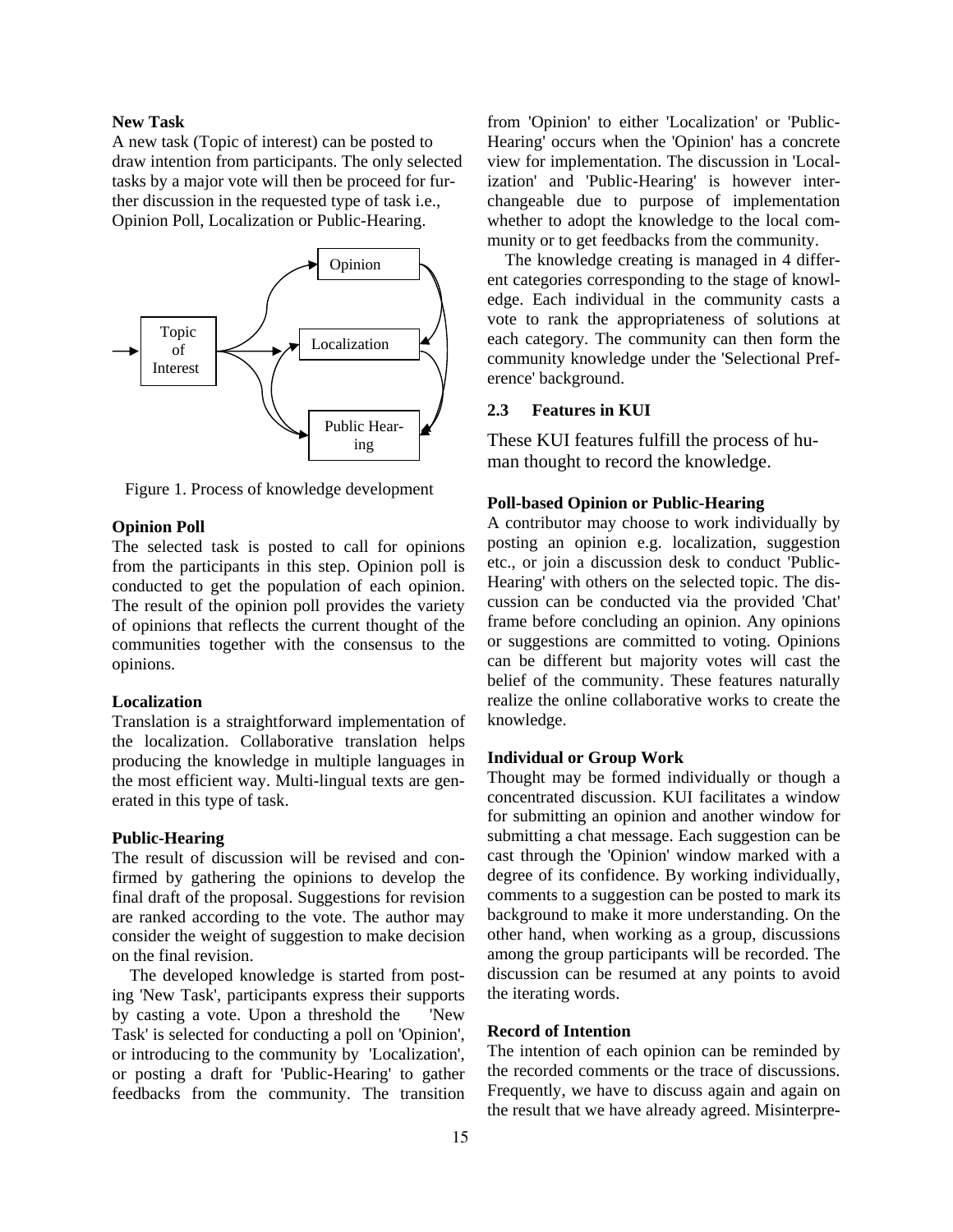tation of the previous decision is also frequently faced when we do not record the background of decision. Record of intention is therefore necessary in the process of knowledge creation. The knowledge interpretation also refers to the record of intention to obtain a better understanding.

#### **Selectional Preference**

Opinions can be differed from person to person depending on the aspects of the problem. It is not always necessary to say what is right or what is wrong. Each opinion should be treated as a result of intelligent activity. However, the majority accepted opinions are preferred at the moment. Experiences could tell the preference via vote casting. The dynamically vote ranking will tell the selectional preference of the community at each moment

# **3 KUI for Collective Intelligent Development**

Related to the principle of KUI and its features, KUI provide many collaborative tools or application as followings.

#### **Translating**

Translating is a type of text for language expert group contribution. Since the existing knowledge in one language is invaluable to other language communities. Translating such knowledge will help bridging the different language communities. It will also bring the individual to an unlimited information space beyond the language barrier. Contribution in term and phrase translation is to create a multi-lingual terminology and an aligned multilingual corpus.

KUI-Translating Room facilitates an individual to view either the current translation tasks in the task list or the discussion forum of each translating task. Online lookup is also provided to consult a term translation.

Individual participated in KUI-Translating can cast a vote for a new task, a vote for multiple tasks is allowed, select a topic to participate in the discussion forum, translate the existing terms into your own language, chat with your friends to find the best translation, cast a vote to your favorite translation, invite assistants to your own initiated private task, and propose a new task for community voting as well.

#### **Polling**

Opinion Poll is conducted for getting the population of each opinion. The result of the opinion poll shows the variety of opinions that reflects the current thought of the communities together with the consensus to the opinions.

Similar to KUI-Translating, an individual can view the current polling task in the task list as well as the discussion forum of each polling task via KUI-Polling. And current result of polling can be view via online lookup function.

#### **Public-Hearing**

Public Hearing is a way to make a complete document from the draft. The result from discussion will be received and confirmed by gathering the opinions to reflect in the final document. Voting of the opinion will help the author to select the appropriate opinion of the community.

An individual can view the current public hearing tasks in the task list as well as the discussion forum of each public hearing task via KUI-Polling. And current result of polling can be view via online lookup function.

|                                                                                                 |                                                                                                                                                                                       |                                                                                                                                                                   |                       | Welcome Angel / Hember / Sign Out                     |  |
|-------------------------------------------------------------------------------------------------|---------------------------------------------------------------------------------------------------------------------------------------------------------------------------------------|-------------------------------------------------------------------------------------------------------------------------------------------------------------------|-----------------------|-------------------------------------------------------|--|
| <b>AR</b>                                                                                       |                                                                                                                                                                                       |                                                                                                                                                                   |                       | 63/6   Translating   Roling   Rubic Hearing   Writing |  |
| Translating  Convert the existing knowledge to your own language community.                     |                                                                                                                                                                                       |                                                                                                                                                                   |                       | Showfride                                             |  |
| Introduction Task List                                                                          |                                                                                                                                                                                       | Lookip Forum   Participation   New Task                                                                                                                           |                       | <b>Silver online</b>                                  |  |
| Electrant Electrad<br>El ective                                                                 |                                                                                                                                                                                       | Task Title : Asian Wordfielt (frequent NOUN)                                                                                                                      |                       | <b>U Invitation</b>                                   |  |
| <b>A</b> private                                                                                |                                                                                                                                                                                       | Task group:<br>Description : Let's build Asian WordNet together. Starting from Princeton's WordNet 2.1.                                                           |                       |                                                       |  |
| 5-Task List<br>Active tasks only                                                                | we generate a list of word entries and provide some information on POS. Synset and Gloss<br>for understanding the exact MEM/ING of the word entry. Participants are to read carefully |                                                                                                                                                                   |                       | 5 Chat / Remark                                       |  |
| B Assn Wordfast (AD30CT2V                                                                       | exploration).                                                                                                                                                                         | to understand the NEANDAG and port only an appropriate WORD (avoid phrase and                                                                                     |                       |                                                       |  |
| Asian Wordhart (ADVERE)<br><b>B</b> Asian Wordfaet (VERB)                                       | Quantity: 20.421 Items                                                                                                                                                                |                                                                                                                                                                   |                       |                                                       |  |
| 43 Asian Wordhiet (Trequent<br>El Allan Worchart Cother NO                                      | sharizo                                                                                                                                                                               | « Prevezza   Nevit »                                                                                                                                              |                       | Powered By                                            |  |
| <b>BLut's Latini</b>                                                                            | <b>JEWSA</b>                                                                                                                                                                          |                                                                                                                                                                   |                       | <b>TCL NICT</b>                                       |  |
| <b>El Mode al Travislation</b><br><b>B</b> NICT's Japanese English                              | <b>Heil California</b>                                                                                                                                                                |                                                                                                                                                                   |                       |                                                       |  |
| <b>BE CASS GROUNDER</b><br><b>B</b> CoenCifica Glossary                                         | <b>PUS LIKEER</b><br><b><i><u>Contract</u></i></b>                                                                                                                                    |                                                                                                                                                                   |                       |                                                       |  |
| <b>BESHACKSHILST</b><br><b>B</b> Sample English-Nepali                                          |                                                                                                                                                                                       | these a calculate that perform arthronic functions by manually thing sounders an reds or in grocere.                                                              |                       |                                                       |  |
| <b>B</b> Technical Term Dictiona<br>a hd-ALRN web site gibs                                     | List of opinion                                                                                                                                                                       |                                                                                                                                                                   |                       |                                                       |  |
| A tcl-t1.E web site does                                                                        | Set Ny Date : Bell Ny Mile                                                                                                                                                            |                                                                                                                                                                   | C 1-4 From 4 Result 3 |                                                       |  |
|                                                                                                 | No<br>×                                                                                                                                                                               | <b>Basicit</b>                                                                                                                                                    | Score                 |                                                       |  |
|                                                                                                 | 1<br><b>SWITH</b> archiv                                                                                                                                                              |                                                                                                                                                                   | 102                   |                                                       |  |
|                                                                                                 |                                                                                                                                                                                       |                                                                                                                                                                   |                       |                                                       |  |
| a                                                                                               | $\overline{z}$<br>STEED support                                                                                                                                                       |                                                                                                                                                                   | ż                     |                                                       |  |
| 1-2 Of 2 Jans                                                                                   | э<br><u>www.coolrogobe.ob</u>                                                                                                                                                         |                                                                                                                                                                   | э                     |                                                       |  |
|                                                                                                 | <b>STEEL SCHOOLS</b>                                                                                                                                                                  |                                                                                                                                                                   |                       |                                                       |  |
|                                                                                                 |                                                                                                                                                                                       |                                                                                                                                                                   |                       |                                                       |  |
|                                                                                                 | Post your openon.                                                                                                                                                                     |                                                                                                                                                                   |                       |                                                       |  |
|                                                                                                 |                                                                                                                                                                                       | Description : You can post your translation for Translating; opinion for Poling; orsuggestion.<br>for Public Hearing in the following Opinion box then did: Post. |                       |                                                       |  |
|                                                                                                 | * Opinion : (2040 Chiri)                                                                                                                                                              |                                                                                                                                                                   |                       |                                                       |  |
|                                                                                                 |                                                                                                                                                                                       |                                                                                                                                                                   |                       |                                                       |  |
|                                                                                                 |                                                                                                                                                                                       |                                                                                                                                                                   |                       |                                                       |  |
| <b>S Them List</b><br><b>Item Search</b><br>$\epsilon$<br>23 Minister<br>*creen:opinions exist. | * Language : This                                                                                                                                                                     | a                                                                                                                                                                 |                       |                                                       |  |

Figure 2. KUI-Translating page

### **Writing**

Writing your document online will keep your document in access anywhere and anytime. Individual does not have to carry all the documents with him/her. Only online, one can work on it. Sharing the editing online will also support the collaborative work.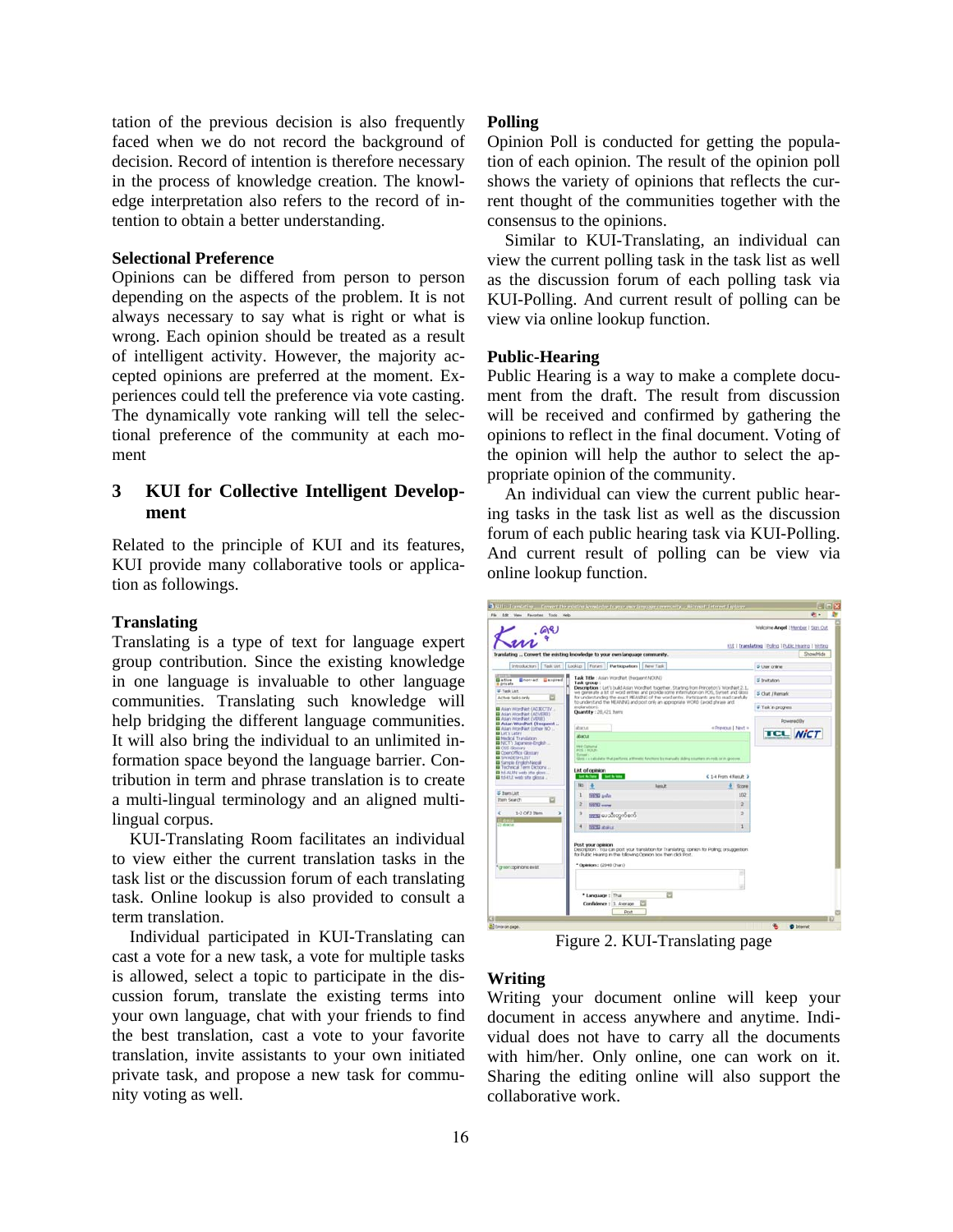With KUI-Writing, individual can create or import a new document, edit the existing document, chat with friends about the document, and save or export the document.

Correspondent to other collaborative tools, all of KUI-application provides function to cast a vote for either a new task or multiple tasks. Individual can select a topic to participate or post new topic, chat with others, invite assistants to his/her own initiated task, and so on.

The majority vote will select the best solution for the collaborative task.

### **4 ExpertScore**

KUI heavily depends on members' voting score to produce a reliable result. Therefore, we introduce an adjustable voting score to realize a selforganizing system. Each member is initially provided a default value of voting score equals to one. The voting score is increased according to *ExpertScore* which is estimated by the value of *Expertise*, *Contribution*, and *Continuity* of the participation history of each member. *Expertise* is a composite score of the accuracy of opinion and vote, as shown in Equation 1. *Contribution* is a composite score of the ratio of opinion and vote posting comparing to the total, as shown in Equation 2. *Continuity* is a regressive function based on the assumption that the absence of participation of a member will gradually decrease its *ExpertScore* to one after a year (365 days) of the absence, as shown in Equation 3.

| $Expertise = \alpha \frac{count(BestOption)}{count(Option)} + \beta \frac{count(BestVote)}{count(Vote)} \Lambda \Lambda$ (1) |
|------------------------------------------------------------------------------------------------------------------------------|
| Contribution = $\gamma \frac{count(Opinion)}{count(TotalOpinion)} + \rho \frac{count(Vote)}{count(TotalVote)} \Lambda$ (2)   |
|                                                                                                                              |

Where,

 $\alpha + \beta + \gamma + \rho = 1$ *D* is number of recent absent date

As a result, the *ExpertScore* can be estimated by Equation 4.

$$
ExpertScore = \left(1 - \left(\frac{D}{365}\right)^4\right)
$$
  
\n
$$
\times \left\{\alpha \frac{count(BestOption)}{count(Option)} + \beta \frac{count(BestVote)}{count(Vote)} + \gamma \frac{count(Dpinion)}{count(TotalOption)} + \rho \frac{count(Vote)}{count(TotalVote)}\right\}
$$
  
\n+  $\gamma \frac{count(TotalOption)}{count(TotalOption)} + \rho \frac{count(Vote)}{count(TotalVote)}$  (4)

The value of *ExperScore* is ranged between 1 to 365 according to the accuracy and the rate of contribution of each member. This means that reliable members are rewarded better score for each vote. However, the expertise of the member is decreased according to the continuity of the participation. By means of the *ExpertScore*, we can rank the opinions precisely and yield reliable results, especially for the results produced by an online community.



Figure 3. KUI-Polling page

### **5 Application Show Case**

#### **KUI for Collaborative Translation Task**

In this collaborative text translation, individual participants of different mother language work online as a virtual group by using KUI. There are several translation task required the collaborative translation such as Asian WordNet (originally from WordNet (Miller, 1995; http://wordnet. princeton.edu/), Medical Translation, OSS Glossary and so on. And some are ready for individual use for example NICT's Japanese – English News Articles Alignment, Open Office Glossary, Swadesh List, Technical Term Dictionary.

The volunteer participants are to translate the English text into their native languages, by using KUI. They act as a virtual group and participate in the translation via this web interface. With different backgrounds and degrees of translation abilities, they, therefore, can discuss or exchange their opinion while translating each utterance. The